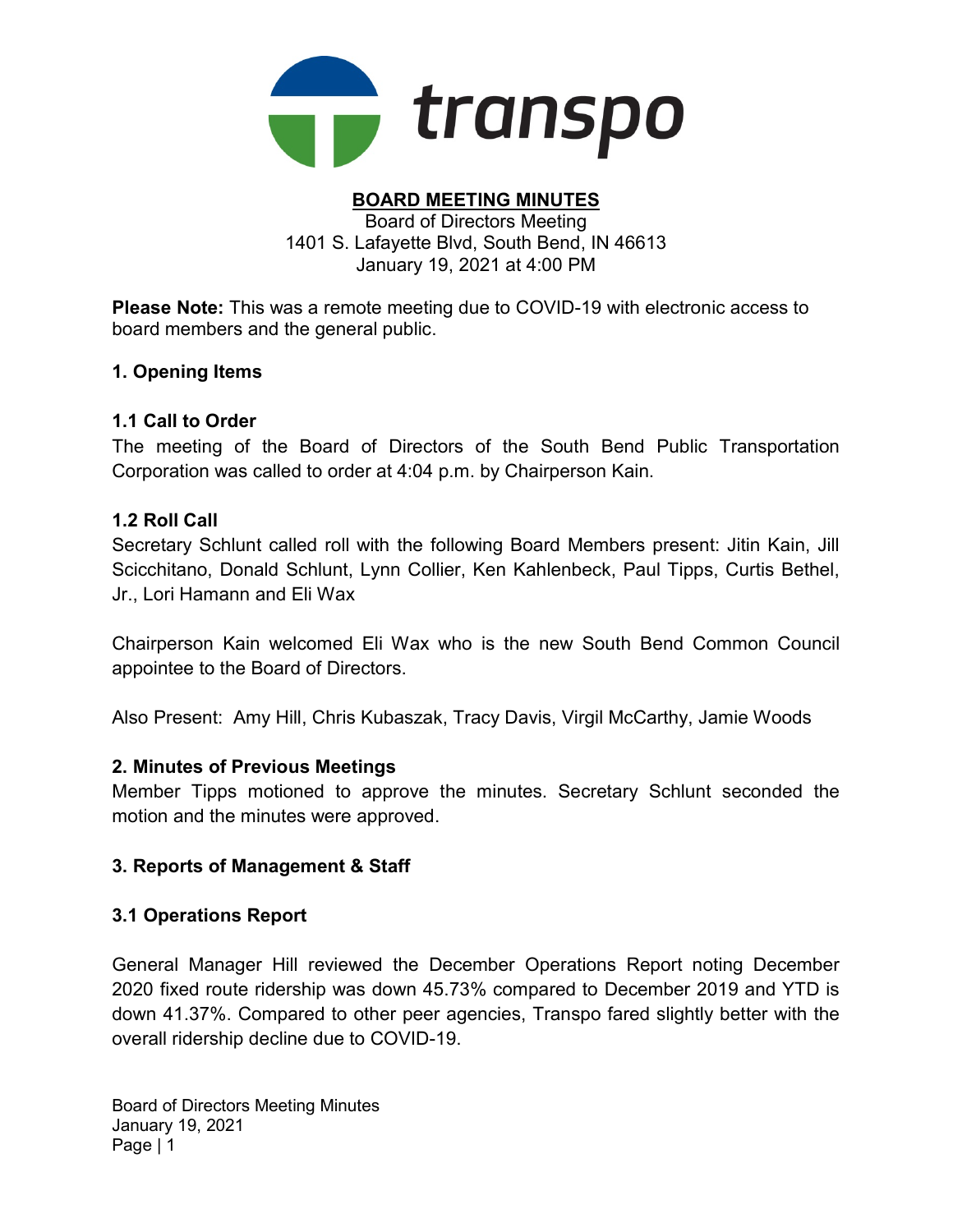Access ridership was down 54.85% compared to December 2020 and YTD down 47.38%.

The Safety Report showed two (2) preventable accidents and YTD was an overall decrease of 54% compared to 2019. There were two (2) non-preventable and zero (0) yard accidents in December 2020.

The Passenger Service Reports were reviewed noting nine (9) fixed route reports were received with eight (8) complaints with six (6) unsubstantiated and two (2) being monitored for future action. There was one (1) Commendation.

Access received one (1) unsubstantiated complaint.

Administration received two (2) unsubstantiated complaints.

The full report was included in the board packet and included a summary of 2020 PSRs compared to 2019.

### 3.2 Finance Report

Controller Kubaszak reviewed the Finance Report noting that Passenger Revenue was under budget due to the COVID-19 ridership decrease and continues to be under budget for the year.

Controller Kubaszak noted that Transpo would not be applying for the next round of Payroll Protection Program funding. This round of funding is based on revenue loss and while Transpo lost over \$500,000 in farebox revenue, there was over \$800,000 nonoperating revenue to offset the loss.

Controller Kubaszak reviewed the open Grants, Overtime and Cash Flow reports. The cash forecast remains positive through the end of the year. Member Tipps asked if the \$300,000 CD was included in the forecast and Controller Kubaszak confirmed it was not.

The full report was included in the board packet.

#### 3.3 Human Resource Report

Director Davis reviewed the HR report noting the current list of open positions. Member Collier asked about the openings for part-time fixed route operators and Director Davis confirmed there are up to nine available positions.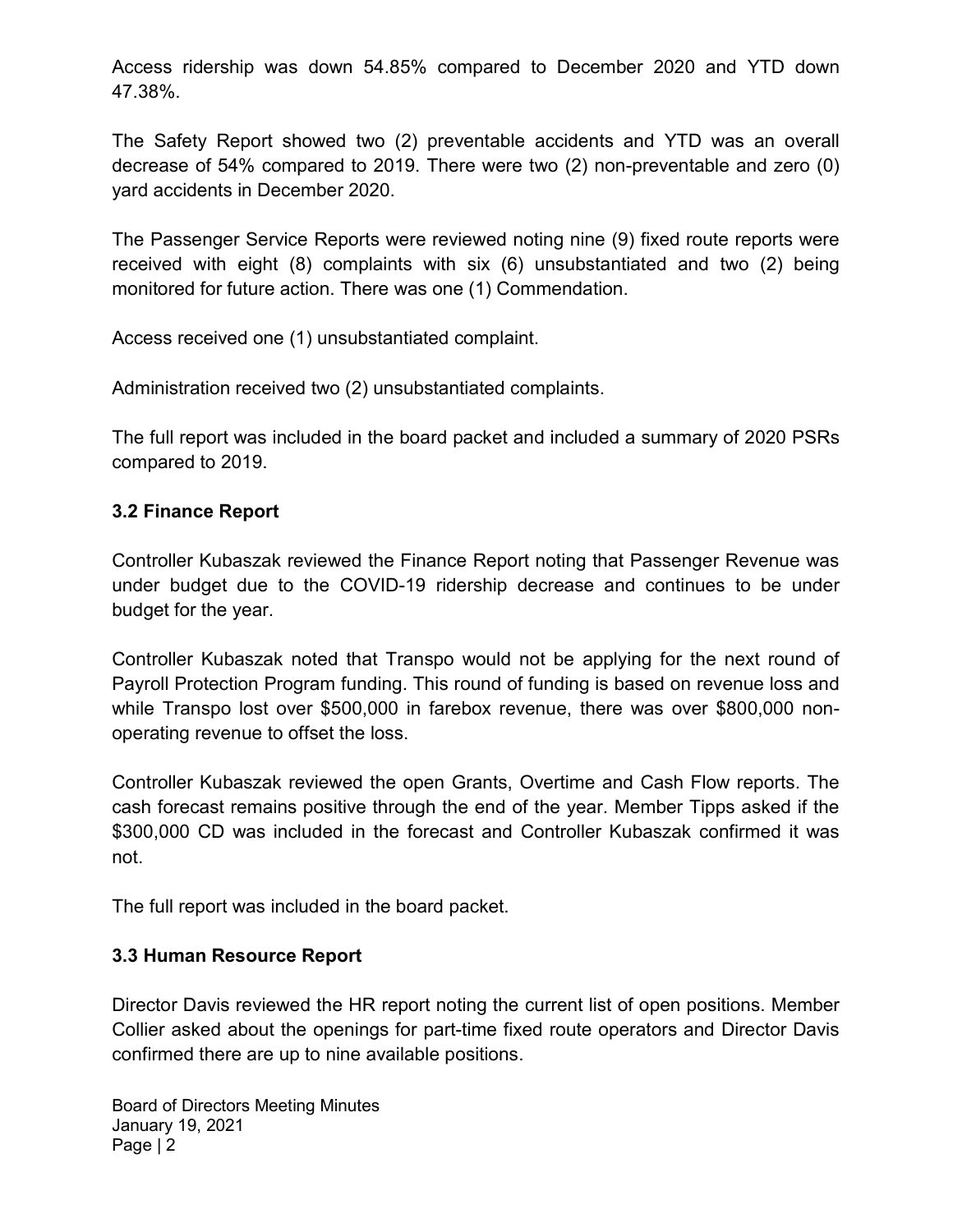#### 3.4 Maintenance Report

Director McCarthy reviewed the Maintenance report noting 37 preventative maintenance inspections were completed. Member Tipps asked about the required 600 mile variance and Director McCarthy noted that all inspections were completed within the variance. General Manager Hill also noted that the Maintenance department has done a great job and 100% of preventative maintenance inspections were completed within the required timeline.

The full report was included in the board packet.

## 3.5 Marketing Report

General Manager Hill reviewed the Marketing report highlight the December Token Transit pilot program ridership. There was a 25% increase in unique users and a 23% increase in number of passes sold for the month of December. She also took this opportunity to announce that Transpo just received notification today that it was awarded the FTA Covid-19 Research Demonstration Grant in the full requested amount which will allow for the continuance of mobile ticketing with the added feature of electronic validation for two years.

Member Hamann asked about the City of South Bend purchasing bus passes for the weather amnesty participants. General Manager Hill confirmed that they have been purchasing 150 passes a month for distribution through the program.

The full report was included in the board packet.

### 3.6 Administrative Report

General Manager Hill reviewed the Administration Report and explained that the latest round of FTA COVID-19 funding includes \$14 billion for public transportation; however, Transpo's UZA, which includes Transpo, Niles and NICTD was not included since previous funding met the maximum limits.

General Manager Hill explained state legislative initiatives continue and while there were significant concerns regarding potential cuts to the PMTF, the Governor's proposed budget does include funding at current limits.

Board of Directors Meeting Minutes January 19, 2021 Page | 3 She also provided an update on the implementation of the Strategic Plan. She will be meeting with MACOG this week to discuss the timeline for issuing the RFP for the Comprehensive Operational Analysis which will take a regional approach. Member Collier asked what she meant by regional and General Manager Hill explained it would include the service areas for Transpo, the Interurban Trolley (operated by MACOG and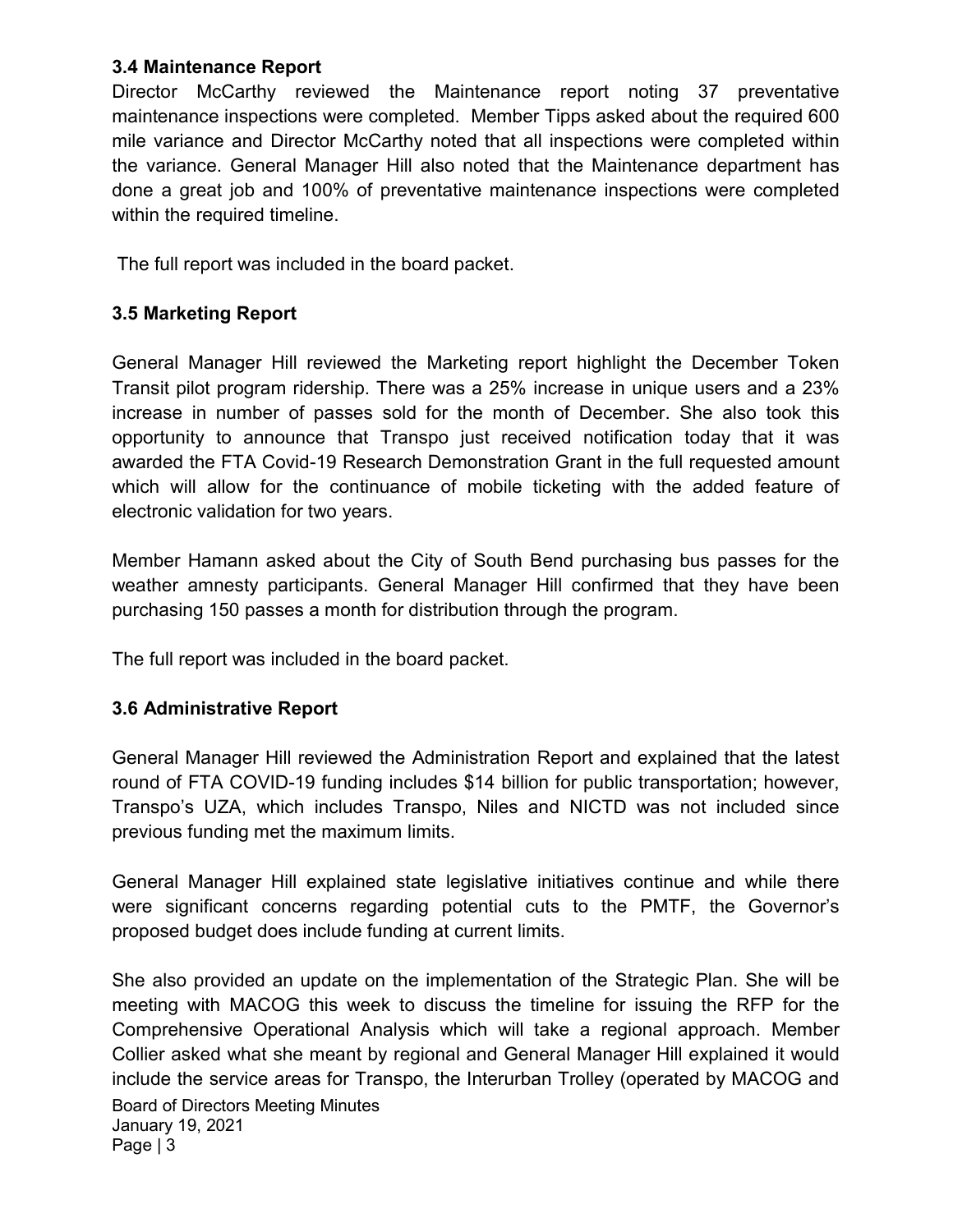serving the cities of Elkhart and Goshen) and could potentially include Niles. This is the first time a regional approach will be taken in the initiative.

As part of the implementation, capital needs will be reviewed and prioritized. The team will also be working across departments on defining objectives and identifying key performance indicators.

The full report was included in the board packet.

#### 4.0 Introductions to Resolutions

#### 4.1 RESOLUTION 01-2021

A RESOLUTION OF THE BOARD OF DIRECTORS OF THE SOUTH BEND PUBLIC TRANSPORTATION CORPORATION, SOUTH BEND, INDIANA APPROVING THE FINANCIAL TRANSACTIONS DURING THE MONTH OF DECEMBER WITHIN THE CORPORATION'S CAPITAL IMPROVEMENT FUND.

**Staff Report:** Investments and payments were made from the Capital Improvement Fund during the month of December 2020. The Corporation's share, which is required by the Federal government, totaled \$14,510.30.

Member Tipps motioned to approve Resolution 01-2021, Secretary Schlunt seconded the motion. The motion passed 9-0.

#### 4.2 RESOLUTION 02-2021

A RESOLUTION OF THE BOARD OF DIRECTORS OF THE SOUTH BEND PUBLIC TRANSPORTATION CORPORATION, SOUTH BEND, INDIANA APPROVING THE FINANCIAL TRANSACTIONS INCURRED DURING THE PAST THIRTY-ONE (31) DAYS OF DECEMBER WITHIN THE CORPORATION'S PAYROLL & TRANSPORTATION FUND.

Staff Report: There were a total of 156 checks issued December 1-31 for a total disbursement of \$557,602.11.

Member Tipps motioned to approve Resolution 02-2021. Member Hamann seconded the motion. Motion passed 9-0.

#### 4.3 RESOLUTION 03-2021

A RESOLUTION OF THE BOARD OF DIRECTORS OF THE SOUTH BEND PUBLIC TRANSPORTATION CORPORATION, SOUTH BEND, INDIANA AMENDING THE BYLAWS OF THE BOARD OF DIRECTORS